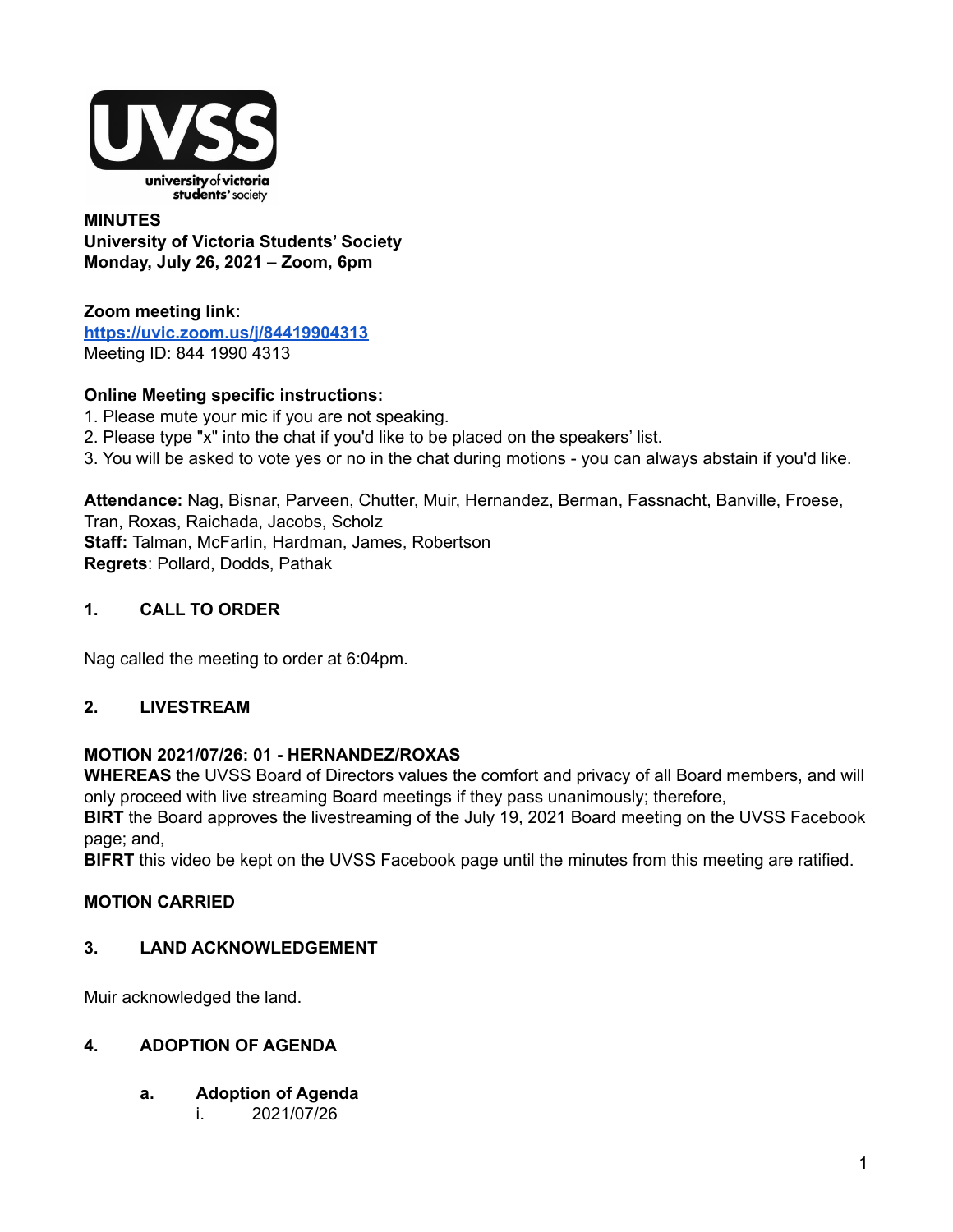### **MOTION TO ADOPT - BISNAR/PARVEEN MOTION CARRIED**

#### **b. Adoption of Minutes**

i. 2021/07/12

**MOTION TO ADOPT - FROESE/RAICHADA MOTION CARRIED**

#### **5. PRESENTATIONS & ANNOUNCEMENTS**

- **a. PRESENTATIONS**
- **b. ANNOUNCEMENTS**

#### **6. REPORTS**

#### **a. EXCLUDED MANAGERS**

#### **b. PORTFOLIOS**

- 1. Campaigns and Community Relations
- 2. Finance and Operations
- 3. Outreach and University Relations
- 4. Student Affairs
- 5. Events
- 6. International Student Relations

#### **COMMITTEES AND COUNCILS**

- 1. Electoral
- 2. Executive Committee
- 3. Food Bank & Free Store
- 4. Peer Support Centre

#### **CONSTITUENCY ORGANIZATIONS & NSU**

- 1. GEM
- 2. NSU
- 3. Pride
- 4. SOCC
- 5. SSD

#### **7. QUESTION PERIOD (15 mins)**

**8. EMAIL MOTIONS**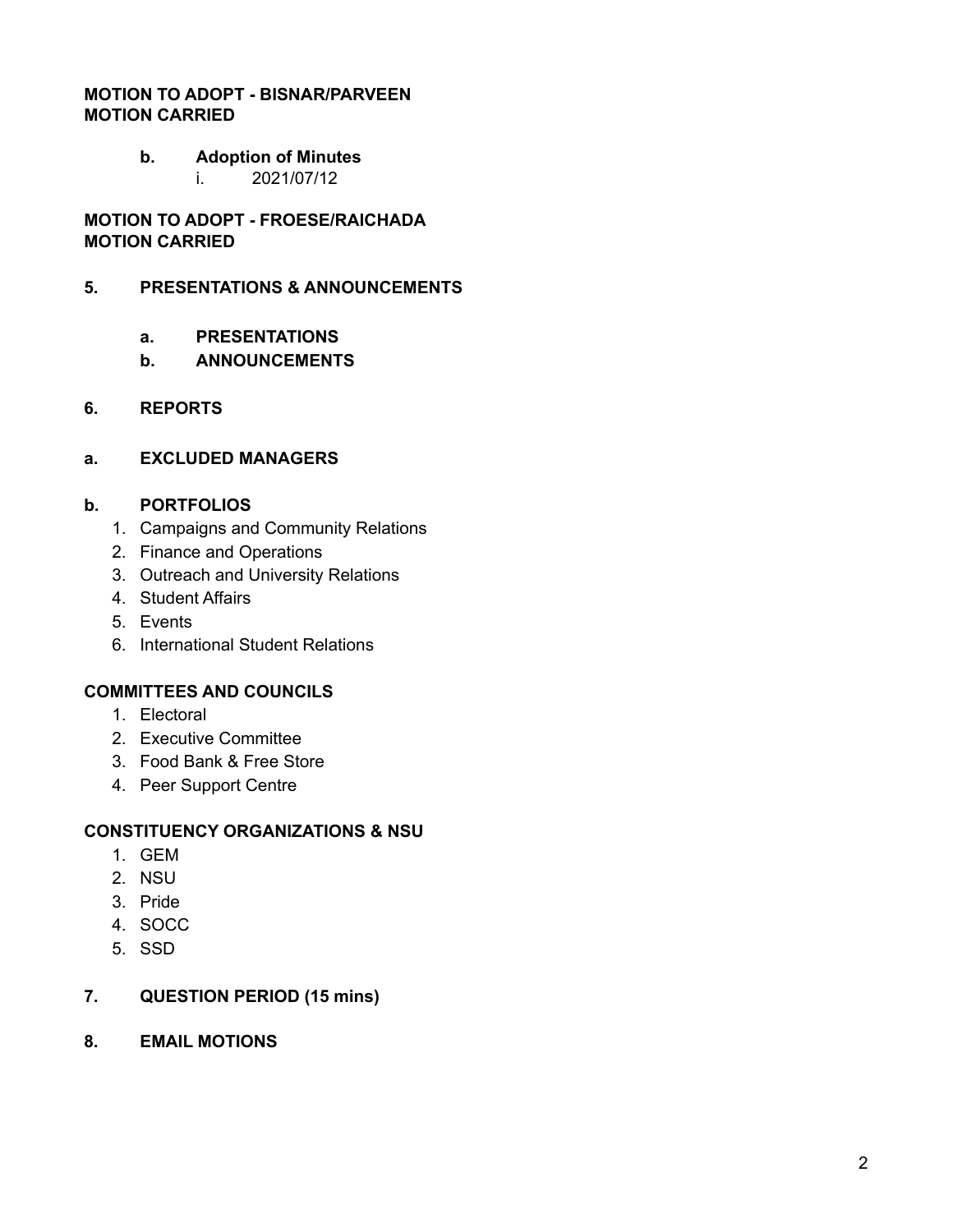# **MOTION 2021/07/14 - DODDS/BERMAN**

**WHEREAS** the UVSS Board opened nominations for an outstanding vacancy for an undergraduate student representative on the Senate Committee on Planning, with a deadline of June 14; and, **WHEREAS** Q Roxas is the only nominee for this committee;

**BIRT** the Board elects Q Roxas as the undergraduate student representative on the Senate Committee on Planning.

## **MOTION CARRIED**

## **9. MAIN MOTIONS**

### **MOTION 2021/07/26: 02** - **ROXAS/BERMAN**

**WHEREAS** acting Vice-Provost, Susan Lewis, is requesting the appointment of one student nominated by the UVSS to the Advisory Committee on Academic Accommodation and Access for Students with Disabilities; and,

**WHEREAS** the UVSS received one nomination for this committee; therefore,

**BIRT** the UVSS elect Sophie Papp as the undergraduate student representative for the Advisory Committee on Academic Accommodation and Access for Students with Disabilities.

## **MOTION CARRIED**

### **MOTION 2021/07/26: 03** - **BISNAR/BERMAN**

**WHEREAS** a strategic plan provides structure, direction and accountability to the UVSS; therefore, **BIRT** the Board adopts the tabled strategic plan (Appendix A) for the term 2021-2022.

## **MOTION CARRIED**

## **MOTION TO MOVE IN CAMERA - FASSNACHT/PARVEEN**

The meeting moved in camera at 7:02pm. **MOTION CARRIED**

#### **10. IN-CAMERA**

- **a. Legal**
- **b. Personnel Committee Report**

#### **MOTION 2021/07/26 - ROXAS/BISNAR**

**BIRT** the Board of Directors accepts the report of the hiring committee for the Executive Director; and, **BIFRT** Charlene Campo is ratified as the Executive Director; and, **BIFRT** this motion is recorded in the minutes.

#### **MOTION CARRIED**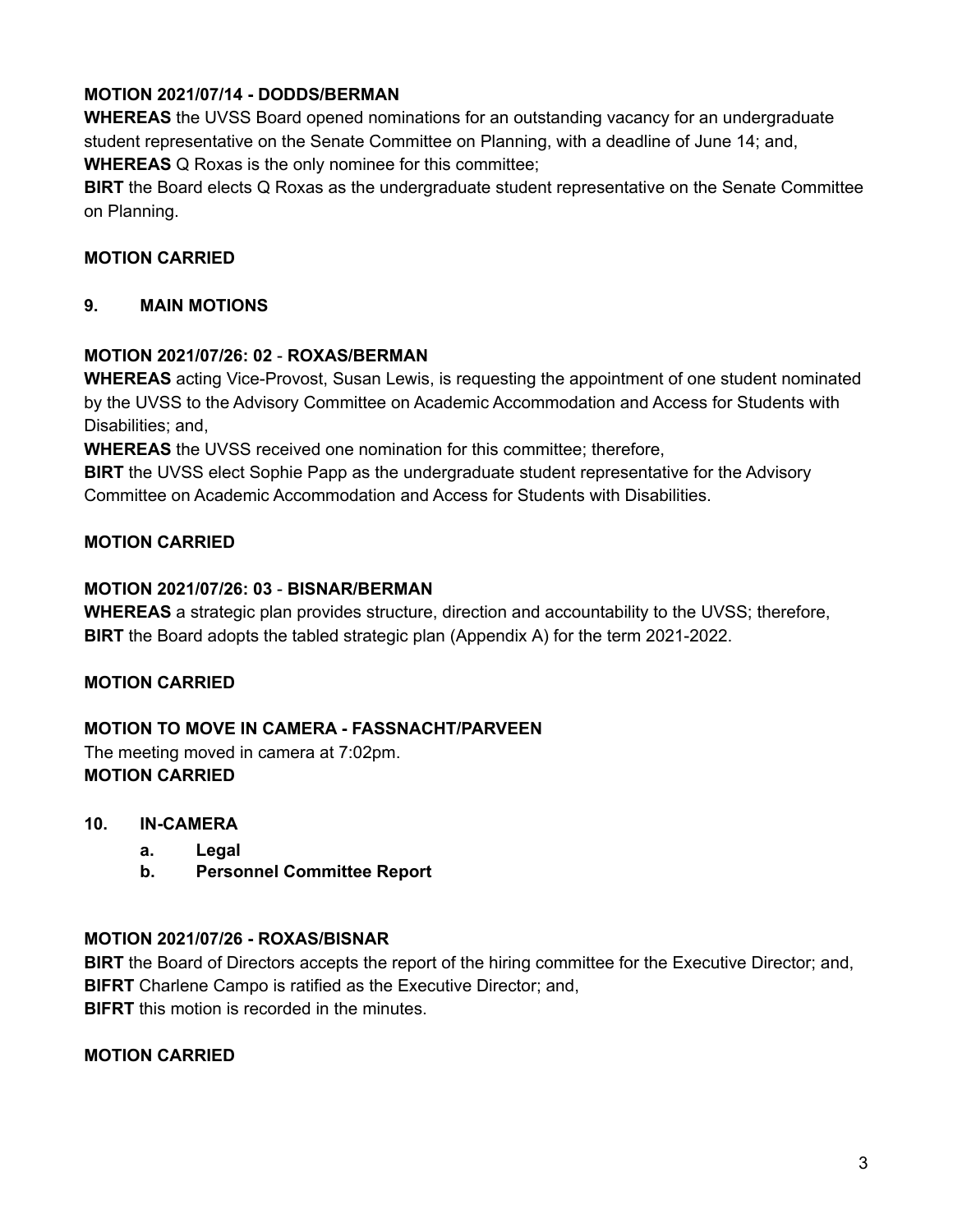### **MOTION TO MOVE OUT OF CAMERA - RAICHIDA/BISNAR** The meeting moved out of camera at 7:11PM. **MOTION CARRIED**

#### **11. MEETING TIMES**

**The next meeting scheduled by the Board of Directors is: Monday, August 16, 2021** on Zoom (online) - link to come.

#### **12. ADJOURNMENT**

### **13. BOARD DIRECTORS' REPORTS**

#### **Marran Dodds (61.5 hours)**

- *Committees/Meetings*
	- UVSS Board Meeting 1 hour
	- Ombudsperson Committee 0.5 hours
	- Member Outreach Committee 1 hour
	- Meeting w/ UVic Website Folks 0.5 hours
	- Introductory Meeting w/ MP Laurel Collins 0.5 hours
	- Meeting w/ Jim Dunsdon 0.5 hours
	- Leads Meeting 1 hour
	- Executive Meeting 0.5 hours
	- Meeting with ABCS x AMS (BC Budget) 1 hour
		- Working on presentation 1.5 hours
	- Meeting w/ Student Wellness Centre 1 hour
	- Interview w/ Martlet 0.5 hours
- *Ongoing Projects/Collaborations*
	- Equity, Diversity, and Inclusion
		- Meeting w/ Annette about self-advocacy project 0.5 hours
	- Return to Campus Advocacy
		- #Access4All Panel Discussion 2 hours
		- Writing motion for board meeting 0.25 hours
		- Synthesizing meeting notes 1.5 hours
	- PIRG Award
		- Writing motion for approving the ToR 0.25 hours
	- UVSS Swag
		- Work order for swag in residence 1.5 hours
	- Community Immunity
		- Social media outreach/engagement 0.5 hours
	- OSL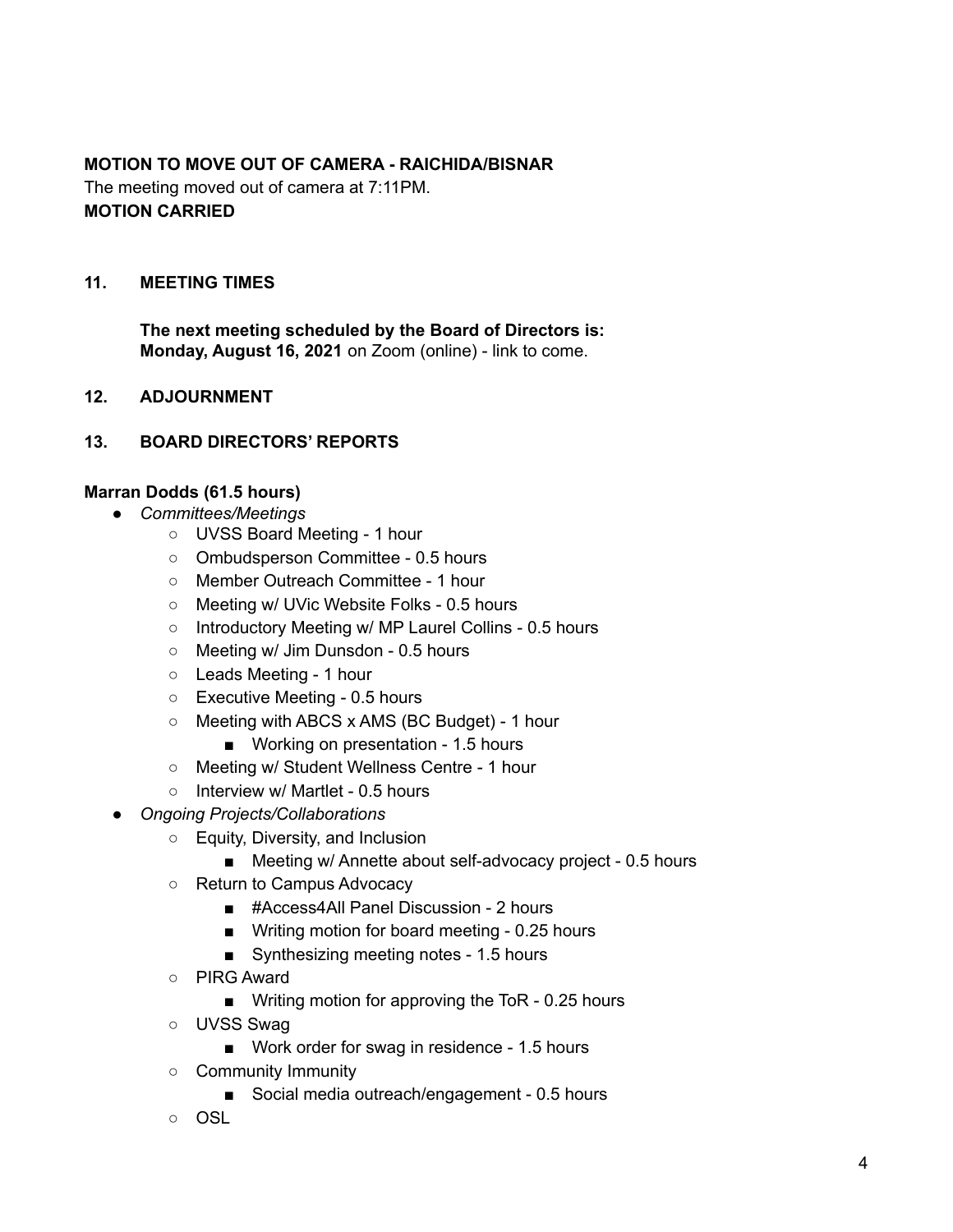- Creative Briefing for SUB Video Tour 1 hour
- Communication for SUB Video Tour 0.5 hours
- Filming SUB Video Tour 2 hours
- Wellness Journal
	- Wellness Journal working group meeting 2 hour
	- Communication 0.5 hours
	- Brainstorming page ideas for journal 0.5 hours
- Fall Outreach
	- Brainstorming outreach tactics & timeline 3 hours
	- Meeting with Stef 1 hour
- *Administrative & Other*
	- Emails, Organization, Administration 24.5 hours
	- Workshops:
		- De-Escalation Workshop 2.25 hours
		- Disability Justice Workshops 3 hours
		- AVP's Supporting a Survivor Training 1 hour
		- Lead Director Self-Care Workshop 2 hours
	- Prep for MP Collins Meeting 1 hours
	- Scheduling Outreach portfolio 0.5 hours
	- Outreach portfolio 0.5 hours
	- Social Media and Outreach Meeting 1 hour
	- Taking Instagram Photos 0.5 hours
	- Signing Cheques 0.5 hours
	- Engaging with Media Requests 0.25 hours

## **Q Roxas (78.5 hours)**

## **● Admin (22.5 hours)**

- responding to emails, writing inquiries
- $\circ$  coordinating with DALs on tasks and responsibilities that they're passionate about!
- connecting DALs with Chairs of 5 Days of Actions subcommittees
- emailing and coordinating prizes for A4A's panel discussion door prize winners
- organizing meetings, drafting agendas
- organizing honoraria and door prizes for A4A panel discussion
- coordinating and connecting UVIC and UVSS contacts for various events and outreach activities in the fall

#### **● Meetings & Committees (29.25 hours)**

- o meeting with Theresa/ISS
- Access4All panel planning and dry run
- A4A working group
- packing LGC baggies
- Board meeting
- ED Hiring Commitee
- interview meetings
- Exec Committee
- 5 Days of Action Workshop Planning Committee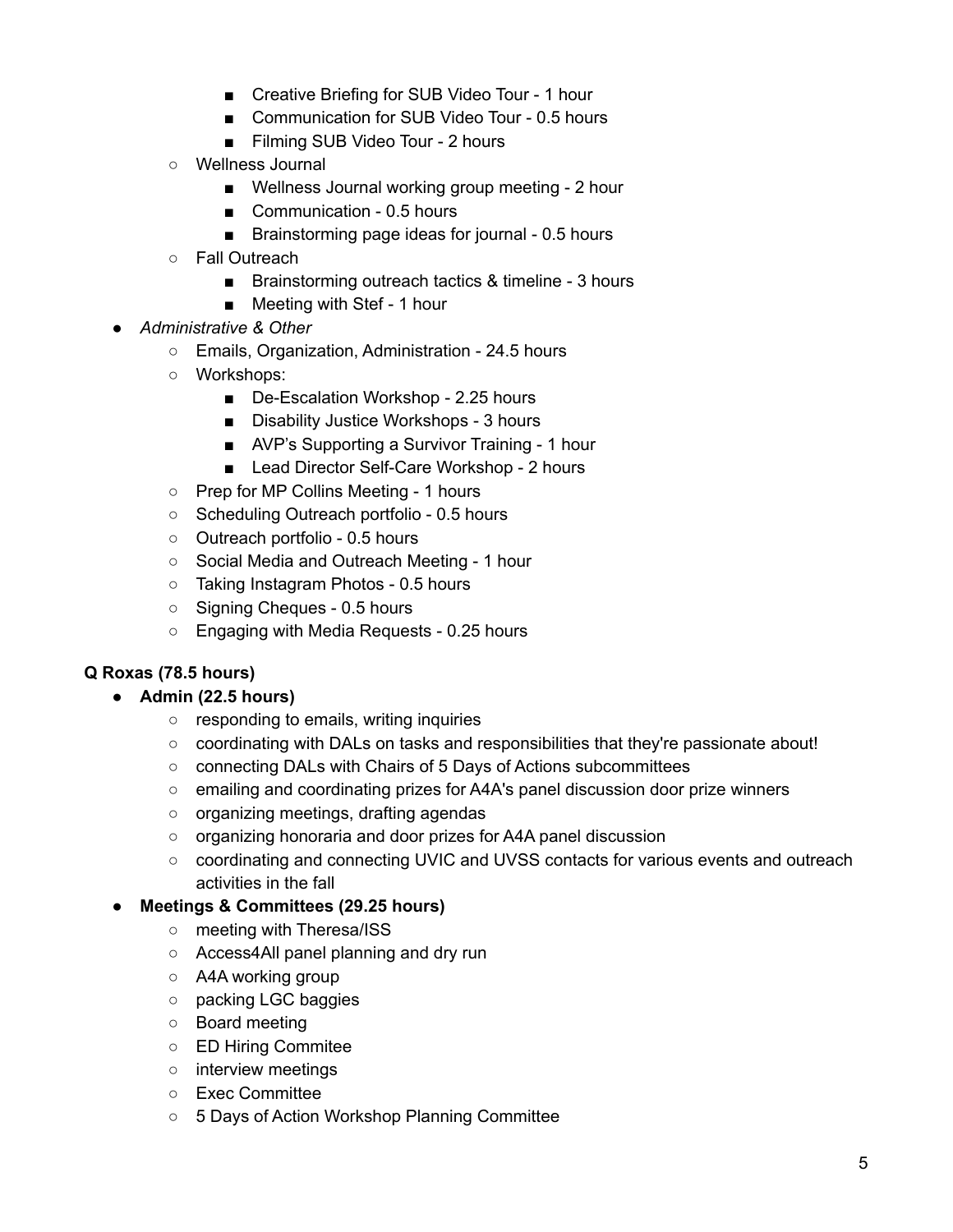- Check in with Josh (ISR) about IS orientation
- Thunderfest Walkthrough in the Quad
- Outreach planning with Stef and Robin
- Working Meeting with Robin and Stef: Anti-Asian Discrimination Survey
- Events Committee
- meeting with PSC
- Meeting with OSL and Robin re Anti-Asian Racism Survey
- follow up working groups to edit Anti-Asian Racism survey
- Food Bank Committee
- Phone call with Emily/OSL re reporting systems
- Prep meeting for MP Collins & meeting with MP Collins
- Member Outreach Committee
- Leads & Stef & Lara: social media and outreach
- Meeting with Tutti & Dale: partnership and sponsorship services
- Meeting with Luca/OSL: survey edits + orientation
- Meeting with Len and UVic web design
- Meeting with SOCC re artist in residence
- Meeting with Jenna and Evan (Vikes OSL) re social media planning
- Meeting with Jenna (OSL) re UVSS planning for orientation in Aug
- Meeting with Stef and Katie re FBFS delivery service options

### **● Events Portfolio: Projects, Initiatives, & Collaborative Work (19.25 hours)**

- Anti-Asian Discrimination
- working group on survey edits based on feedback
- Access4All Working Group
- initial meeting
- A4A Panel Event: July 14
- set up, actual event, and post event logistics
- CKO
- Outreach planning & meetings with Stef and Lara on outreach
- reaching out to bands
- Vendors: reaching out to local vendors; planning with Dale; planning tabling, etc
- completing insurance forms
- walkthrough of outdoor space with Dale re vendors/tabling
- admin work for booking indoor and outdoor spaces for CKO
- organizing music, DJ'ing, stage managing with CFUV
- coordinating with RESS re advertising for MitQ & tabling during Infofair
- contacting + meeting with Vikes/Evan re cross promotion for Thunderfest x CKO
- contacting potential partners such as Alumni Relations
- booking back up spaces for MitQ
- Thunderfest CKO collab SM planning
- Community Immunity
- July 15 event
- Coordinating possibilities for IACE Noon Networking
- reaching out to caterers for pricing
- relaying info with other leads, etc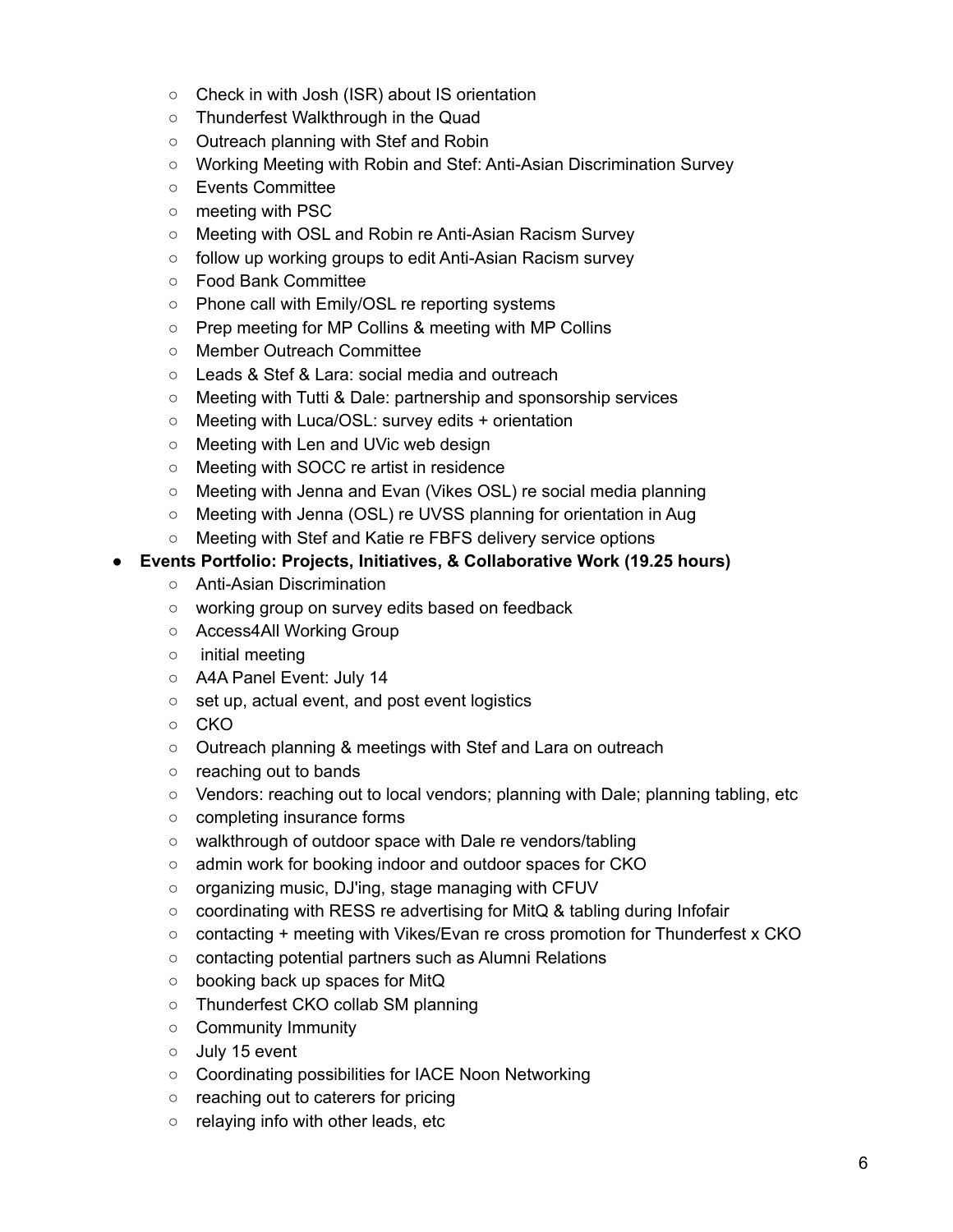- thinking about possible dates
- Reporting Systems
- contacting and coordinating meeting times for various partners on reporting systems
- **● Outreach (2.0 hours)**
	- Meeting with Outreach and Student Affairs re social media outreach for September
- taking photos with leads for SM **● Workshops & Orientation (5.75 hours)**
	- De-escalation workshop with Mallorie
	- AVP Supporting a Survivor
	- group therapy with Ruth!

# **Mariel Hernández Board Report (70.5 Hours)**

- *● Meetings and Committees (13.5 hours)*
	- Attended Food Bank Free Store, and Events committees. Internal Meetings with Leads, Executive team, Social Media and Communications team. (6.5 hours)
	- Attended meetings with UVic offices (Office of Student Life, Student Wellness Center, Thunderfest Quad Walkthrough) (4.5 hours)
	- Attended and prepped for meeting with MP Collins (1 hour)
	- Access4All Panel Discussion (1.5 hours)
- *● Hiring (2 hours)*
	- Interviewed and discussed candidate(s) for Executive Director position (2 hours)
- *● Clubs and Course Unions (18.25 hours)*
	- Hosted and prepped for Clubs and Course Union Council on July 12 (2 hours)
	- C and CU Days planning for floor plans and social media (4 hours)
	- Policy writing for September (1 hour)
	- Deleted duplicate and inactive club accounts (9.75 hours)
	- Website review (1.5 hour)
- *● Administration (21.75 hours)*
	- Check in meetings with advocacy groups (1 hour)
	- Answered questions, complaints, and inquiries over email (16.75)
	- Cheque requisitions, locker clean outs, and cheque signing (4 hours)
- *● Advocacy (5 hours)*
	- Editing and revising equity report (3 hours)
	- Reviewed candidates for Artist in Residence program (1 hour)
	- Coordinated delivery for FBFS (1 hour)
- *Training and Workshops* (10 hours)
	- Disability Justice Part II & III (4 hours)
	- Team forming with Figure It In (2 hours)
	- AVP Supporting a Survivor (2 hours)
	- De- Escalation Workshop (2 hours)

# **Robin Pollard (68 hours)**

- **● Highlights:**
	- SVP curriculum change
	- Organizing workshops in collaboration with PSC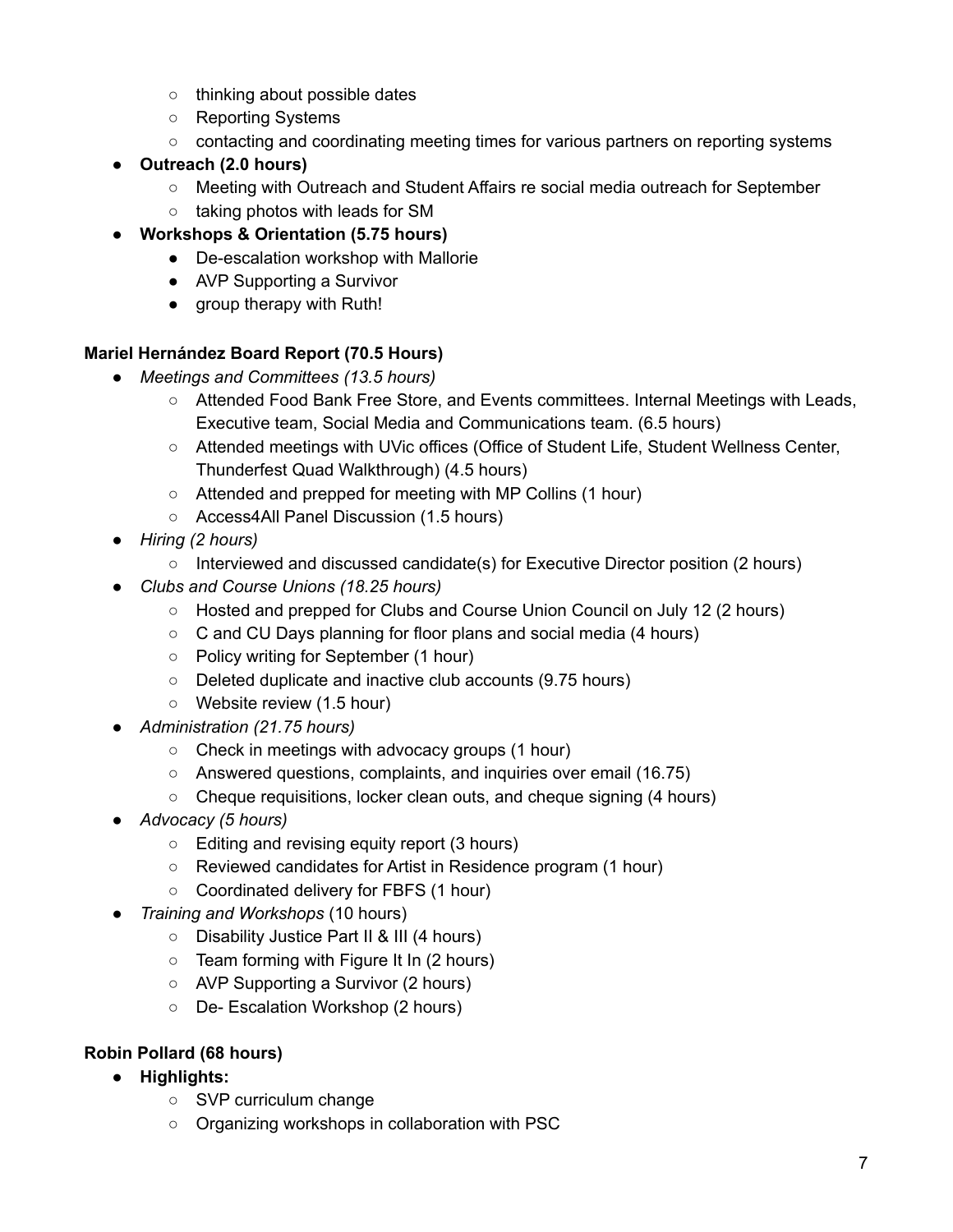- Campaigns I have worked on these past two weeks: Shift Our Campus, Get out the Vote, Let's Get Consensual, ReThink Mental health, Safer Use, Make Transit Work, Rent with Rights
- Met with Laurel Collins to advocate for Student issues
- **● General:**
	- Emails and admin
	- Leads Meetings
	- Exec Meetings
	- Social media meeting
	- Campaigns Committee

## **● Community Relations**

- Prep for Laurel Collins meeting
- Agenda items for Laurel Collins Meeting
- Introductory meeting with Laurel Collins and the Board
	- Climate Justice
	- Divest UVic Campaign (ongoing)
	- Anti-discrimination
	- Explain why this is important to our members and briefly what we are doing about it
	- Request that this be a priority for the upcoming election
	- EDI Report
	- Anti-Asian Discrimination
	- Access4All
	- Food security and food bank
	- Sexualized Violence prevention and dismantling rape culture

## **● Other Student Society relations**

- Budgeting presentation preparation meetings with AMS and ABCS
- **● Training:**
	- De escalation workshop
	- Disability Justice Training
	- AVP Supporting a Survivor
	- Personnel Training
	- Leads meetings (team building and development)

## **● Shift Our Campus:**

- Anti-Asian Discrimination Survey
	- Meeting with Global Communities
	- Implementing feedback from advocacy groups and other campus communities
	- Meeting with OSL and Q
	- Redo and implement OSL feedback with Q
- Planning the creation of handbills for SHIFT O.C
- Anti-Discrimination/EDI report
	- Meeting with OSL
	- General review
- Acces4All communications
- **● GOTV**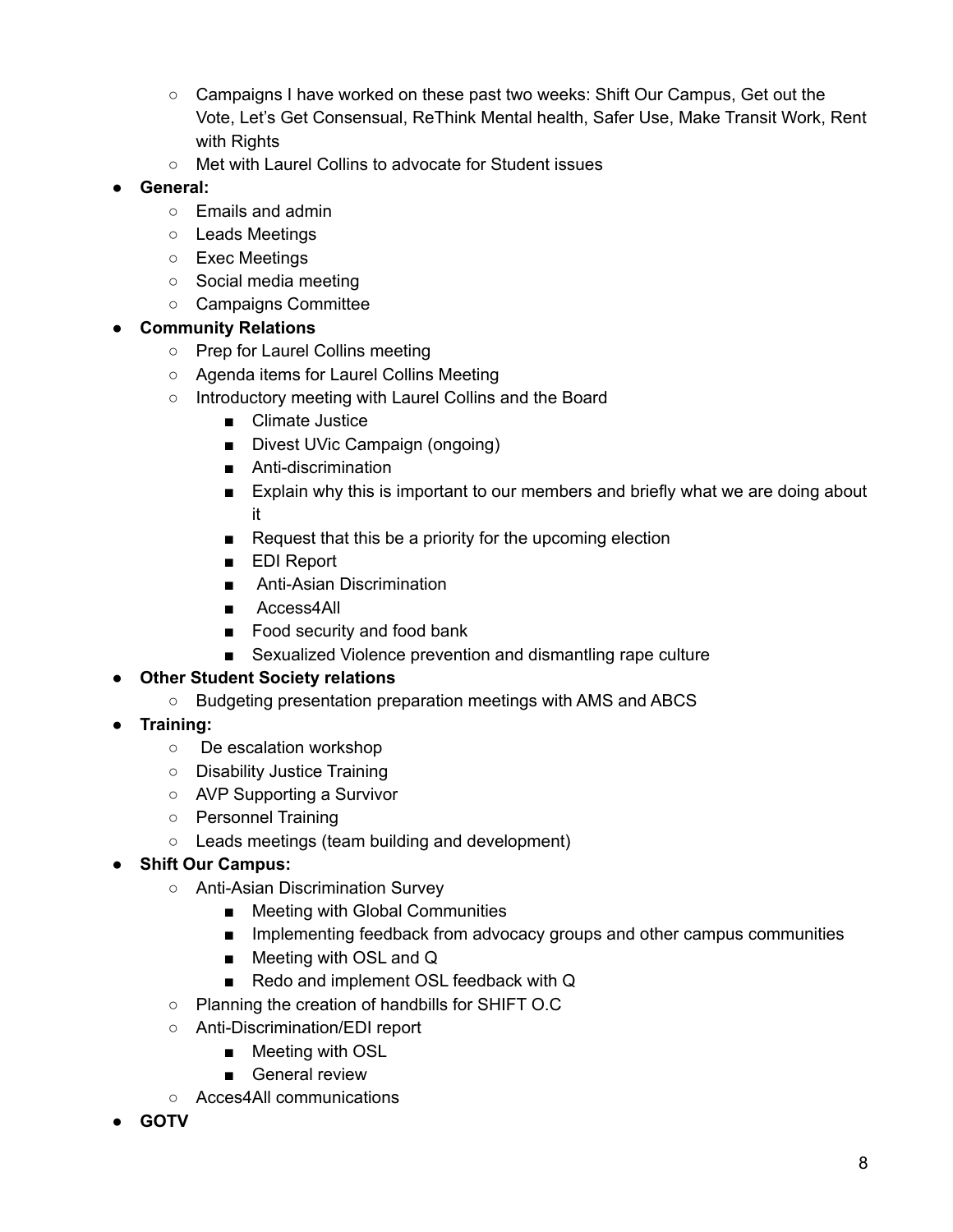- Planning meeting with CSU
- Communications and campaign planning
- **● LGC**
	- Meeting with OSL to define communication and a curriculum working group
	- Making safer sex grab bags (three boxes and extras)
	- $\circ$  Free menstrual products box (x3)
	- Ariana Barer Meeting
	- SVAW Training
	- Meeting with OSL to give feedback on their "Tools for change" curriculum and project plans
		- Tools for Change content updates
		- Preliminary assessment plan
- **● Divest**
	- Divest working group
	- Letter about Fires and Fossil Fuel [investments](https://docs.google.com/document/d/1sKSuTKNleFY8K6QopLRVjNe7UIF0g7tImiaTWg9m-Os/edit?fbclid=IwAR0OiF3J2Uq0XSokAftJG-bA5xuj9w1qWBEaVINMNjsWLQr1rMTvSLOIHpg) to UVic admin
	- Divest meeting!!
		- Agenda
		- Planning
	- Divest organizing and planning for september
- **● ReThink**
	- Organizing workshops in collaboration with PSC
		- Graphics work orders
		- Room bookings
		- Themes
		- [Meeting](https://docs.google.com/document/d/1ZyMh4Xo0C70GQfLH08R6j4hKT8yVOcCHElZmndXLwKg/edit) with PSC
	- PSC Photo and description
- **● Climate and Sustainability**
	- CSAP Task Force Meetings
		- Readings
		- Steering committee
- **● Safer Use**
	- Meeting with SWC
	- Naloxone training date planning
	- Naloxone training planning
- **● Make Transit Work**
	- Ongoing consultation with VRTC about Student advisory council
	- Coordinating with Lisa from VRTC as I am the main point person for these communications

## **Dipayan Nag (41 hours)**

- Strategic planning
	- Final edits
- Training
	- Personnel
- Internal Meetings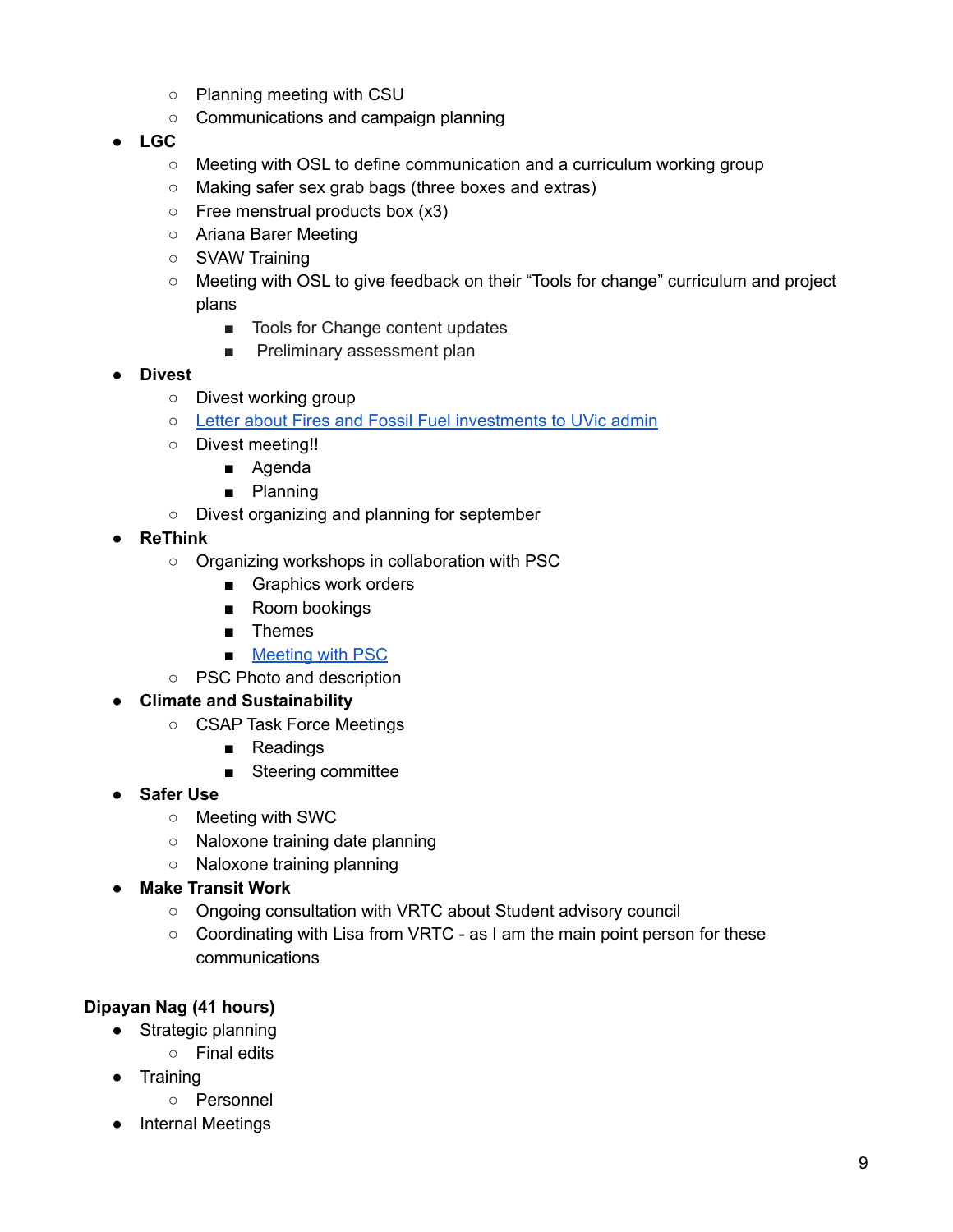- Budget Drafting
- ED Hiring
- Other Administrative Role

## **Joshua Fassnacht (23 hours)**

- PSC Committee (2 hour)
- Access4All (5.5 hours)
- Meetings
- Admin & Emails
- Planning
- Dry run
- Town hall
- Working Group
- ISR Portfolio (4.5 hours)
- Admin
- JF+SP
- JF+GC
- Orientation Planning
- Member Outreach Committee (1 hours)
- Events Committee (1 hour)
- AVP Supporting a Survivor (2 hours)
- Disability Justice (4 hours)
- Responding to Students (1 hour)
- General Admin/Project Planning (2 hours)

## **Kathleen Banville (6 hours)**

- July 13 disability justice workshop 2 hours
- July 19 outreach portfolio meeting 30 min
- July 20 disability justice workshop 2 hours
- July 22 reviewing strategic plan 1.5 hours

# **Dhruvi Raichada (8 hours)**

- Personnel training
- Disability justice workshop
- 5 days of action
- SVP

## **Shilpa Parveen (6 hours)**

- Meeting with director of ISR (2 hour)
- Meeting with Robin regarding AVP & other work such reading the manual etc (30 min)
- Workshop videos (3.5 hours)

# **Rowan Froese (6 hours)**

- Budget (2.5 hrs)
- Disability Justice Seminar (1.5hrs)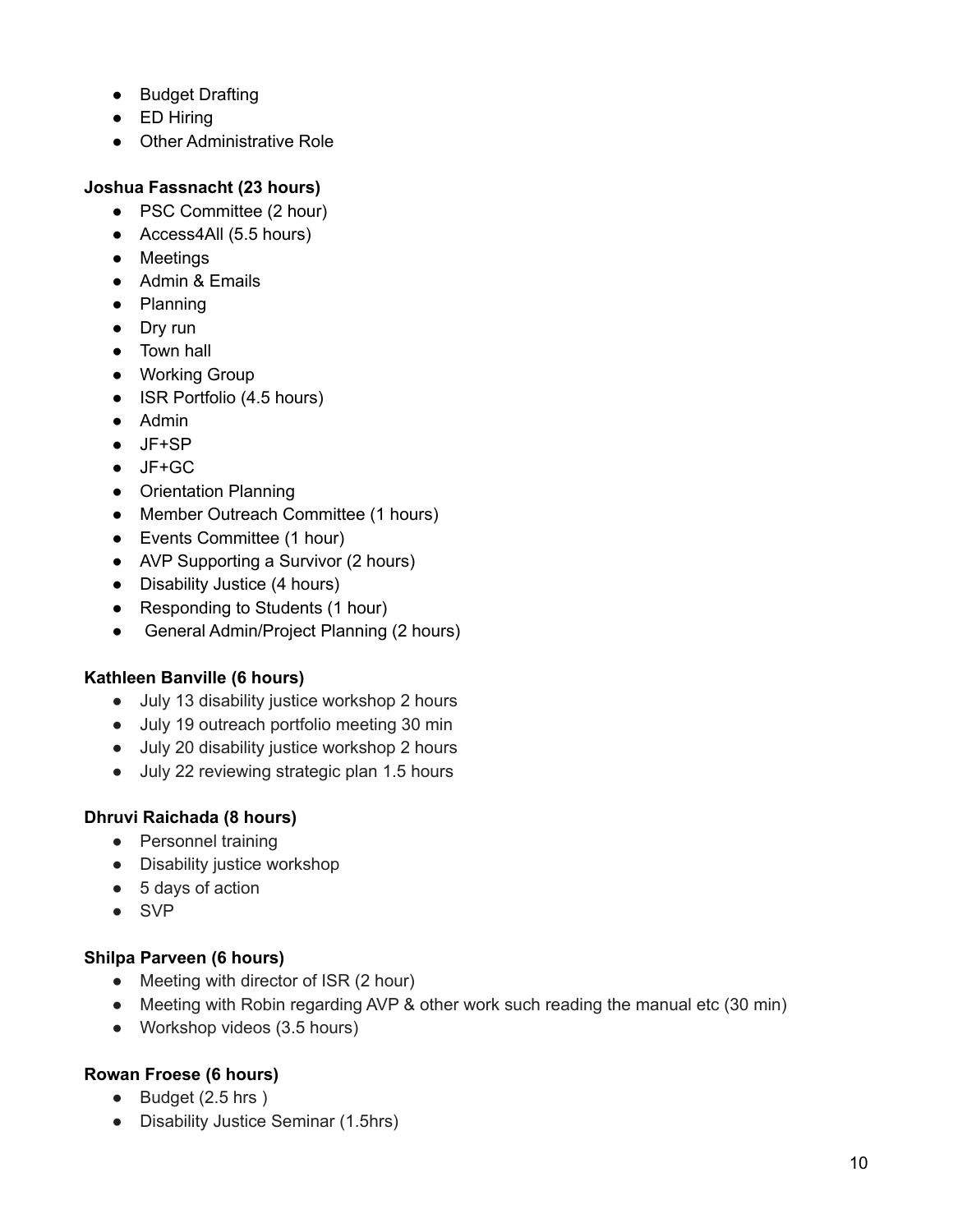- Accessibility Webinar (1 hr)
- Board Meeting (1 hrs)

# **Deborah Berman (8 hours)**

- Member outreach portfolio meeting (1.5 hours)
- Disability justice workshop recording (1.0 hours)
- Disability justice workshop (2.0 hours)
- Supporting a survivor workshop (2.0 hours)
- Events committee meeting (0.5 hours)
- Member outreach committee meeting (1.0 hours)

## **Kishal Scholz (2.5 hours)**

- Planning with lead and correspondence (1.25 hours)
- Events Committee (0.5 hours)
- SOCC Artist in Residence selection (0.5 hours)
- CKO social media planning (0.25 hours)

## **Siddharth Pathak (7 hrs)**

- Disability Justice Training Workshop #2 (2hrs)
- Disability Justice Training Workshop #3 Video(1hr)
- VikeLabs Meeting (1hr)
- Meeting with Mariel for SA tasks (0.5hr)
- C & CU Website Info Analysis (1.5hrs)
- C & CU Days work (0.5hr)
- Emails (0.5hr)

## **Nigel Bisnar (6.25 hours)**

- Viewing video from Disability Justice Workshop 1 (1 hr)
- Viewing video from Disability Justice Workshop 2 (1.5 hrs)
- Reviewing Handouts from Disability Justice Workshops and AVP Supporting a Survivor Workshop (0.25 hrs)
- UVic Climate and Sustainability Action Plan (CSAP) Taskforce Onboarding Session (2 hrs)
- Reviewing Documents from CSAP Taskforce Onboarding (0.5hrs)
- Board Meeting (1 hr)

## **Delicia Jacobs (25 hours)**

- Attending committees (4 hours)
- Meetings with varies stakeholders/raising awareness and support (4 hours)
- Admin, phone calls and emails (4 hours)
- Providing feedback and support from an SSD perspective (2 hours)
- SSD internal meetings (4 hours)
- SSD social media content planning/marketing strategy (3 hours)
- SSD event planning (4 hours)